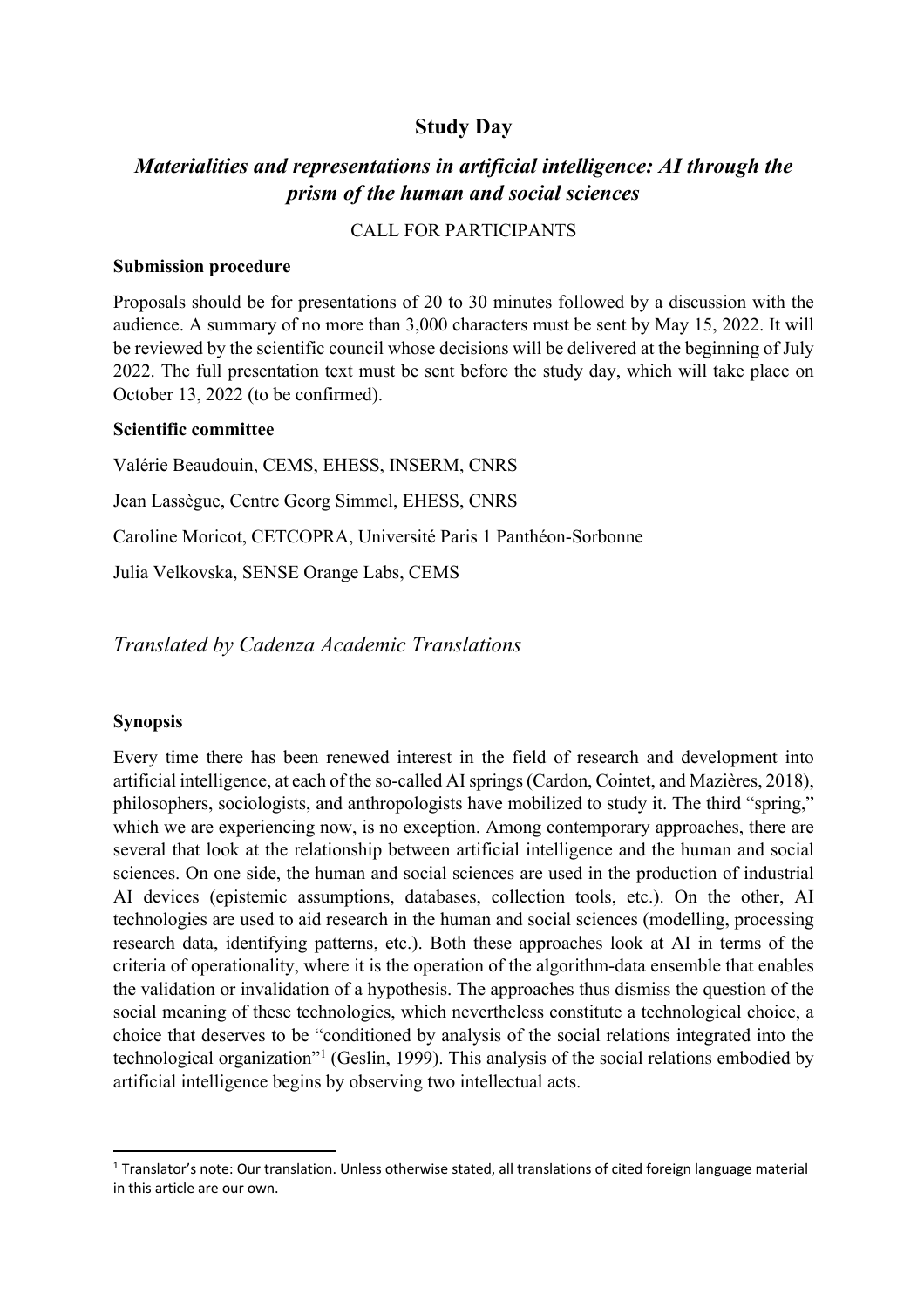The first, identified by Harry Collins, posits that "the artificial intelligence experiment is, then, not just a problem of engineering or psychology but an empirical test of deep theses in the philosophy of the social sciences." Collins grasps AI in terms of two fundamental traits: it involves a *theory of the social*, being related to a vision of what humans are and what a society is; and it is applied, having a performative power that contributes to the validation of its fundamental hypothesis, the identification of the real with the calculable (Collins, 1990). The second intellectual act consists of what Antoine Garapon and Jean Lassègue have called "a conflict of legality arbitrated in favour of calculation and to the detriment of the symbolic" (Garapon and Lassègue, 2021). This arbitration is based on the dissociation of signs (graphic marks inscribed in the operations of calculation) from meaning (the practice of collective symbolization). This act of desymbolization is at the foundation of computing, and it persists in the hypothesis of artificial intelligence. In that sense, artificial intelligence is radically opposed to an idea that is fundamental to the study of technologies in the human and social sciences, namely that every technology concretizes a particular relationship between a dimension of operation and a dimension of representation: the *functional and fictional* dimensions, to use Pierre Musso's terminology (Musso, 2021). Technical systems are inscribed in the social world because they manage to create meaning beyond their functions, to participate in a social imaginary, a representation that society produces of itself.

This poses a challenge to anyone trying to shed light on the social meaning of AI technologies: how to study and understand the symbolic aspects of a technology that is based on desymbolization?

We propose approaching artificial intelligence comprehensively, from three interdependent angles: as a technology integrated into a system, as a scientific theory, and as a social imaginary. The relations linking these three facets are not obvious: the path that leads from a research hypothesis to a product, or connects a technological procedure to a mythic narrative, demands to be elucidated. To do so, we must use methodologies capable of revealing the ties that bind a social reality and a technological reality, of thinking about them as a whole. The concept of *social imaginary* (Castoriadis, 1987; Ricœur, 1984), like that of "configuration" suggested by Lucy Suchman (Suchman, 2012; Relieu and Velkovska, 2021), allows us to grasp the composite character of artificial intelligence. It posits the interdependence of practices—e.g., the technological reality of AI as a tool for automatic data categorization, its economic reality as a product that is bought and sold, its material reality as a digital artefact that is developed and used, its semiotic and political reality as an algorithmic mediation, etc.—and representations—e.g., the discursive reality of artificial intelligence as a narrative, as an articulation of values and representations implemented for commercial, scientific, or mythical purposes. These two facets must be understood as neither opposed nor fundamentally distinct. The analysis must include crucial limit points like the practices involved in the production of representations (scientific popularization, commercial communication, grey literature relating to technological predictions, etc.). Several approaches are currently working to shed light on one or another of these aspects (Kirtchik, 2019): from the study of extraction practices (Crawford, 2021) to the use of algorithms in public life (Christin, 2020) and in politics (Chavalarias, 2015), from work environments preparing to adopt AI (Casili, 2019) to laboratory work to create algorithms (Jaton, 2021), or the historical contexts of the development of the cognitive neurosciences (Carr, 2020). The study of sociotechnological realities through this double prism of imaginary and material dimensions also inherits a vast corpus of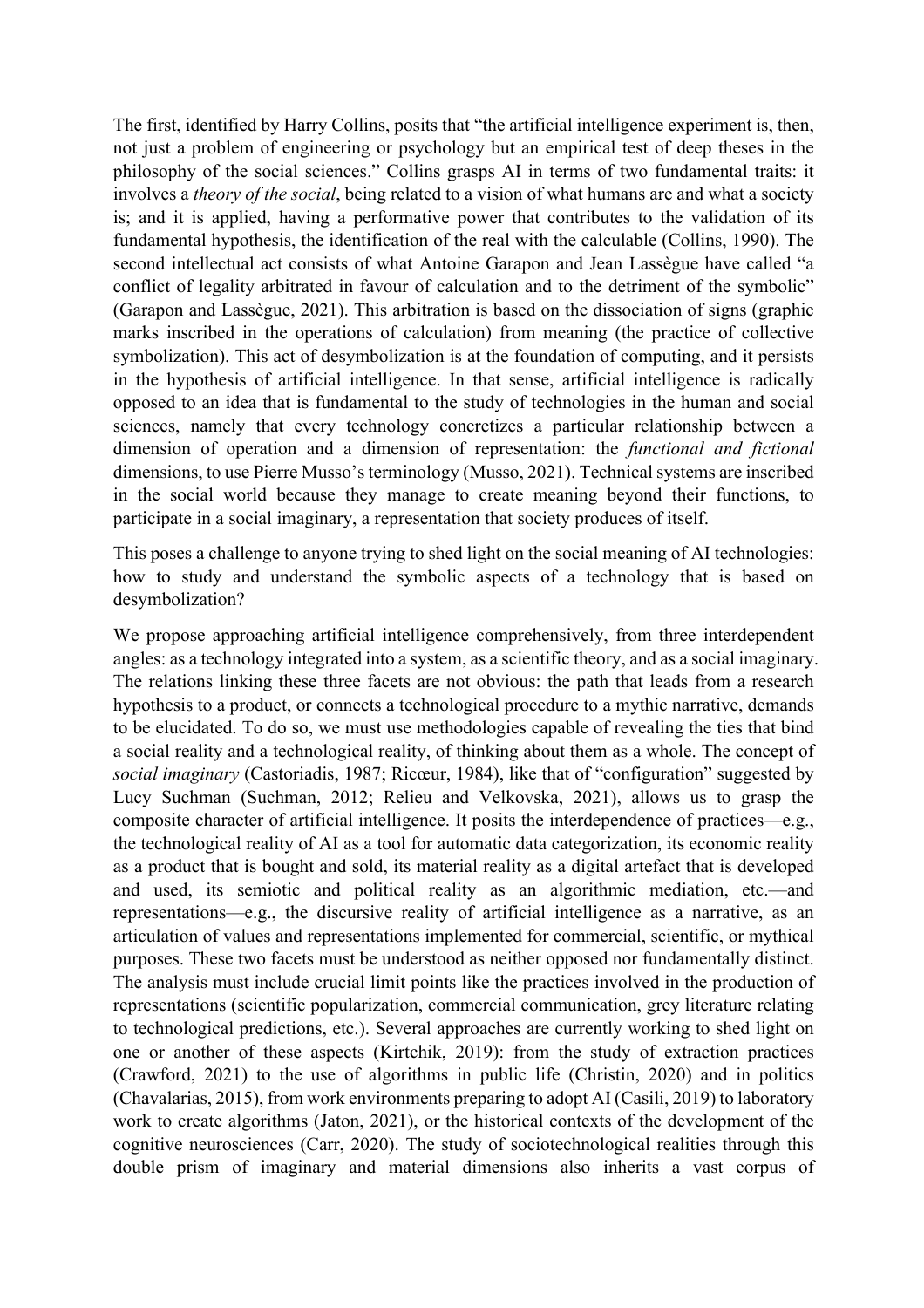methodologies: cultural technology (Bensa, Cresswell, 1996) as championed by Leroi-Gourhan; technology as a human science (Haudricourt, 1964), which proposes the study of technologies as a branch of the human sciences; or the French school of ergology (Schwartz, 2012), which aims to understand technological systems in their relation to the entirety of their users' lives. The development of digital technologies invites us to reinterpret this methodological heritage (Moricot, 2020) and to test its solidity in the face of the technological transformations our society is going through.

We will dwell particularly on the socioanthropology of technologies, but the multifaceted nature of AI makes it, in our eyes, a *dispositif* (Barbot and Dodier, 2016), a composite object that requires, for its analysis, a variety of disciplines equipped for the study of social facts: history, sociology, economics, anthropology, psychology, epistemology. It is, however, important to note that as a theory, AI is already present within a number of these disciplines. Whole swathes of philosophy, psychology, and sociology are devoted to exploring the suitability of AI as a hypothesis for understanding the nature of human thought, emotions, and interactions (Ehrenberg, 2018). The sociotechnological object that is artificial intelligence thus engages the human and social sciences in an analysis in which these sciences are not neutral and must be open about the way in which their subject challenges or transforms them.

Bearing all this in mind, we propose this study day as an opportunity to approach AI through the prism of the human and social sciences and along three interdependent axes, which we distinguish purely for the sake of practicality in that they allow us to explore the subject's multiple aspects:

## **Axes:**

- 1. AI as a field of research. What are the practices, representations, and social arrangements that contribute to the emergence of AI as a research hypothesis within the field of computer science, data science, and the cognitive neurosciences? AI has been defined in various ways since interest in it was revived by the turn towards statistical models. Is it a discipline, a theory, a tool, or a research topic, and how do these diverse aspects interact? As part of a discipline that is itself multifaceted—computer science it combines disciplines close to the human sciences, such as didactics and psychology, with applied disciplines such as engineering and neuroscience. It questions the relationship between the production of knowledge and the performance of an action. How do the social worlds of these different disciplines and practices come together and interact? Approaches based on the history and sociology of science and technology, the history of ideas, the study of laboratories, and epistemology, among others, all offer ways to investigate the relationships between AI and science, relationships which are anything but obvious.
- 2. AI as a technical apparatus. What are the practices, representations, and social arrangements that produce AI as an artefact, a tool of production, or an industrial product? Artificial intelligence as a digital technology presents several challenges: the large number of technical devices in which it is found, from industrial machinery to household appliances via a wide variety of *digital objects* (Hui, 2018); the distributed nature of its infrastructures, from data production and capture to data aggregation, and from data storage to online data usage; or, finally, the almost invisible dimension of AI devices melded with digital interfaces, which complicates the study of occupations and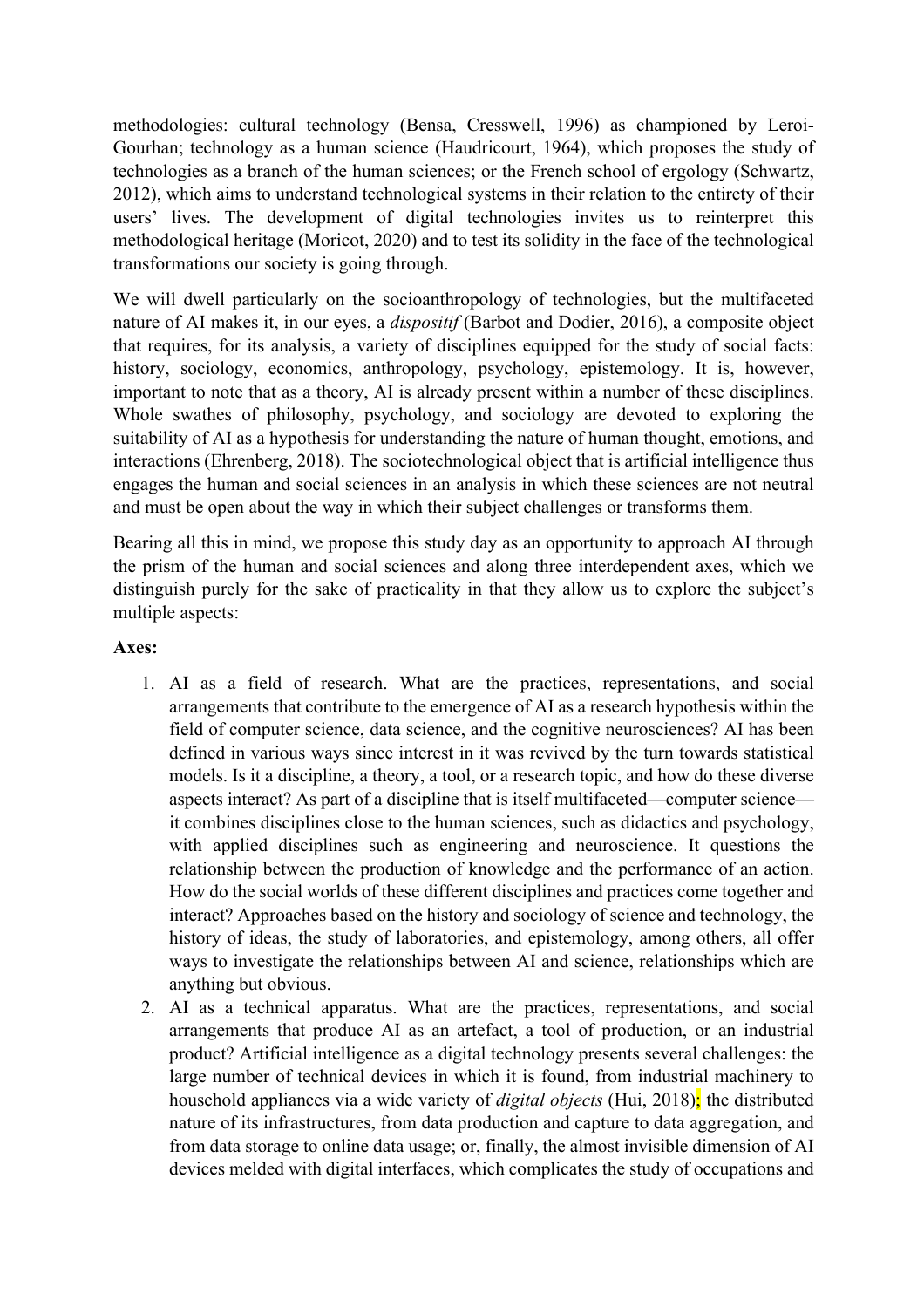usages. Approaches based on the philosophy of technologies, the epistemology and socioanthropology of technologies, the sociology of professions and technologies, among others, make it possible to go beyond the supposed opacity of digital objects and to produce shared knowledge about their materiality and the work necessary for their design.

3. AI as an ideology. The development of AI, whether as industrial product or research subject, is intrinsically linked to the development of a vaguely defined discourse that invokes both science and myth (Habermas, 1987). Science and myth form an imaginary, social, political, and economic context that goes beyond a simple scientific hypothesis and contributes to the diffusion of a representation of humanity. Just as AI is technically based on the convergence of embedded microcomputers that produce massive amounts of data with the power of processors that can calculate this data, it also relies on discourses that enable the establishment of the financial and legal conditions for its development by building its "social acceptability." AI's role in integrating into the social world and legitimizing a discourse around *what humans are* points us towards an understanding of AI as an ideology. Lewis Mumford, and others after him, have shown how representations condition technical choices in a decisive way (Mumford, 1934). We intend, therefore, to make use of methodologies that allow us to grasp this entanglement between technical practices and representations. What status should be given to these discourses? How can we understand the diversity of levels of utterance at which they exist? What are the practices that contribute to their development? Finally, what is their role in the production of technical systems and beyond?

To explore these multiple facets of artificial intelligence, we welcome contributions looking at related fields (IoT, technology evangelism, the digital economy, big data, algorithms) or fields experiencing similar challenges (Blockchain, internet, robotics, etc.) as well as those looking at AI in the strict sense. Studies of software or the digital economy, for example, are very useful for shedding light on the social conditions for the existence of artificial intelligence.

## **Reference list**

- Barbot J., Dodier N., "The Force of *Dispositifs*," trans. Behrent M. C., *Annales. Histoire, Sciences Sociales* 71, n°2, pp. 421-50, 2016
- Cardon D., Cointet J-P., Mazières A., "Neurons spike back: The invention of inductive machines and the artificial intelligence controversy," trans. Libbrecht L. C., *Réseaux* 211, n° 5, pp. 173-220, 2018
- Carr D., "'Ghastly marionettes' and the political metaphysics of cognitive liberalism : Antibehaviourism, language, and the origins of totalitarianism*." History of the Human Sciences* 2020, Vol. 33(1) 147–174
- Castoriadis C., *The Imaginary Institution of Society*, Polity Press, trans. Blamey K., 1987
- Chavalarias D., « Rencontre improbable entre von Foerster et Snowden. L'éclairage de la seconde cybernétique sur la révolution du Big Data », 2015, hal-01170062v2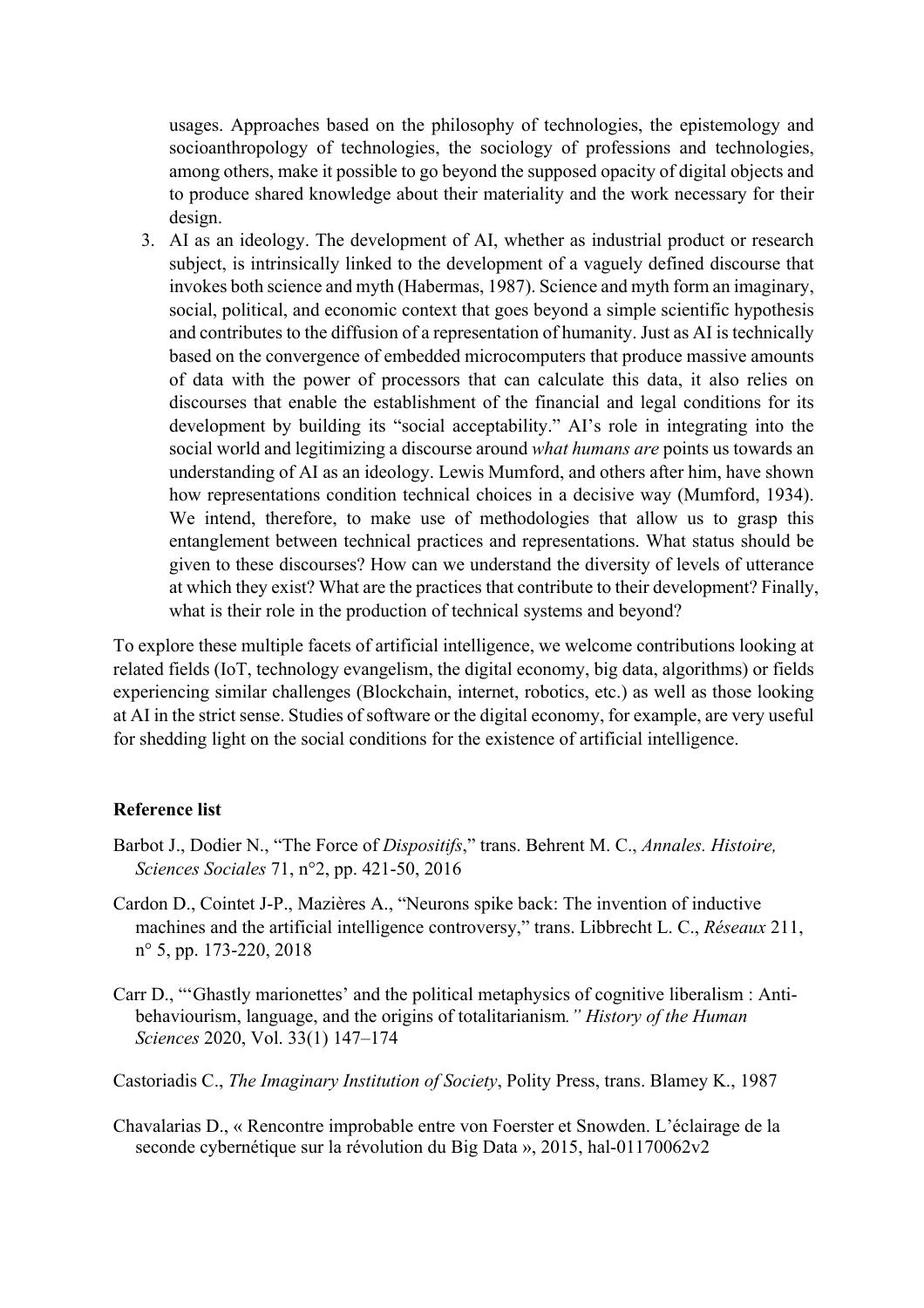- Christin A., *Metrics at Work. Journalism and the Contested Meaning of Algorithms,*  Princeton University Press, 2020
- Casili A., *En attendant les robots. Enquête sur le travail du clic*, Seuil, 2019
- Collins H., *Artificial Experts: Social Knowledge and Intelligent Machines,* MIT Press, 1990
- Crawford K., *Atlas of AI : Power, Politics and the Planetary Costs of Artificial Intelligence*, Yale University Press, 2021
- Bensa A., Cresswell R., « A propos de la Technologie Culturelle : entretien avec Robert Cresswell », *Genèses. Sciences sociales et histoire*, 1996, 24, pp. 120-136
- Ehrenberg A., "Figures de l'homme fiable, ou l'esprit social des neurosciences cognitives," *Sensibilités* 5, n°2, pp. 36-49, 2018
- Garapon A., Lassègue J., *Le numérique contre le politique*, PUF, 2021
- Geslin P., *L'apprentissage des mondes. Une anthropologie appliquée aux transferts de technologie*, Editions de la maison des sciences de l'homme, Editions Octares, 1999
- Habermas J., "Technology and Science as 'Ideology'," in Habermas, J., *Toward a Rational Society*, Polity Press, trans. Shapiro, J. J., 1987
- Haudricourt A-G., "La technologie, science humaine?," *La Pensée*, n°115, pp. 28-35, 1964
- Hui Y., *On the Existence of Digital Objects*, University of Minnesota Press, 2016
- Jaton F., *The Constitution of Algorithms. Ground-truthing, Programming, Formulating,* MIT Press, 2020
- Kirtchik O., "STS et intelligence artificielle, une rencontre manquée?", *Zilsel*, n°5, Editions du Croquant, pp.149-160, 2019
- Lassègue J., Longo G., "Actualité de Turing: entre captation d'héritage et ressource pour l'avenir," *Intellectica,* n°72, pp. 215-36, 2020
- Moricot C., *Agir à distance, Enquête sur la délocalisation du geste technique,* Classiques Garnier, Histoire des techniques, 2020
- Mumford L., *Technics and Civilization*, Harcourt, 1934
- Musso P., "Technique et Politique: Diabolique et Symbolique," in *Éthique, politique, philosophie des techniques,* ed. Ménissier T., *Pistes. Revue de philosophie contemporaine*, Vrin, 2021
- Relieu M., Velkovska J., "Pour une conception 'située' de l'intelligence artificielle. Des interactions hybrides aux configurations socio-techniques", *Réseaux*, n°229, pp. 215-229, 2021
- Ricœur P., "L'idéologie et l'utopie: deux expressions de l'imaginaire social", *Autres Temps,* n°